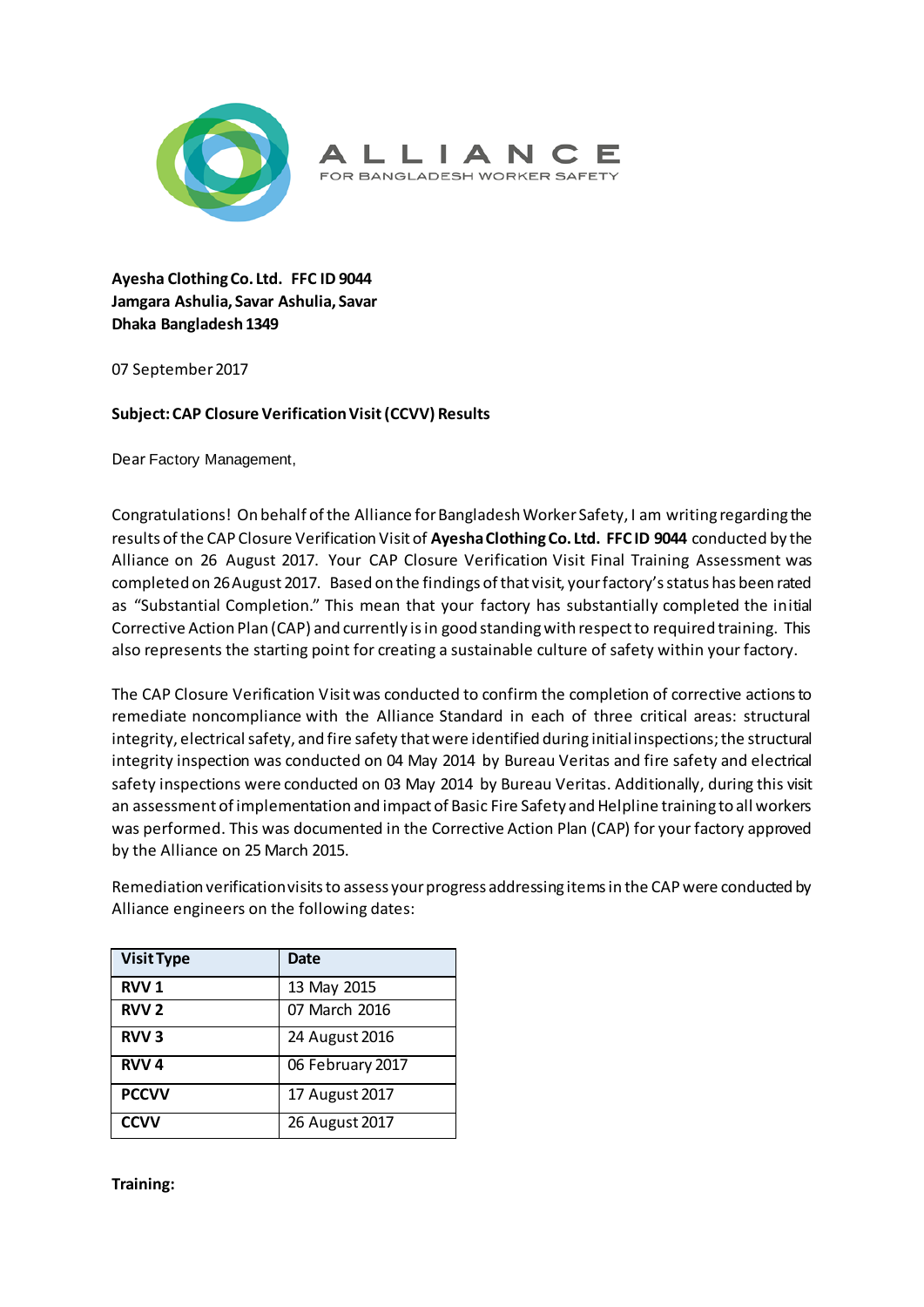Total Employees trained on the date of Final Training Assessment (CCVV):

| <b>Training Type</b> | <b>Number of Employees</b><br>received training | <b>Completion Date</b> |
|----------------------|-------------------------------------------------|------------------------|
| Initial              | 3890                                            | 29 November 2014       |
| Refresher            | 3480 (till to date)                             | 15 May 2017            |

| <b>Visit Type</b>                                | Date             |
|--------------------------------------------------|------------------|
| Training Spot Check 1                            | 13 June 2016     |
| Training Spot Check 2                            | 08 February 2017 |
| <b>Final Training Assessment</b><br><b>CCVV)</b> | 26 August 2017   |

The CAP Closure verification visit results apply to of **Ayesha Clothing Co. Ltd. FFC ID 9044** as it currently exists with the following details:

| <b>Building</b>           | Total area: 345,500 sq. ft. (includes roof square footage)                                                 |
|---------------------------|------------------------------------------------------------------------------------------------------------|
| Area (Sq. Ft.)            | 1) Main Building 01: 140,000 sq. ft.                                                                       |
|                           | 2) Main Building 02: 70,000 sq. ft.                                                                        |
|                           | 3) Main Building 03: 79,000 sq. ft.                                                                        |
|                           | 4) Utility Prefabricated Shed: 1,800 sq. ft.                                                               |
|                           | 5) Washing Shed: 12,300 sq. ft.                                                                            |
|                           |                                                                                                            |
| <b>Building</b>           | 1) Main Building 01: 24m                                                                                   |
| Height                    | 2) Main Building 02: 24m                                                                                   |
|                           | 3) Main Building 03: 27.5m                                                                                 |
|                           | 4) Utility Prefabricated Shed: 7.3m                                                                        |
|                           | 5) Washing Shed: 5.5m                                                                                      |
|                           |                                                                                                            |
| <b>Construction</b>       | 1) Main Building 01: 7-Storied RCC Structure                                                               |
| <b>Type</b><br>(Material) | 2) Main Building 02: 7-Storied RCC Structure                                                               |
|                           | 3) Main Building 03: 6-Storied RCC Structure with one Mezzanine Floor + Single<br><b>Storied Roof Shed</b> |
|                           | 4) Utility Prefabricated Shed: Single Storied Steel Shed                                                   |
|                           | 5) Washing Shed: Single Storied Steel Shed                                                                 |
| Occupancy                 | Industrial building                                                                                        |
| <b>Description</b>        | Total Number of Occupants: 3448                                                                            |